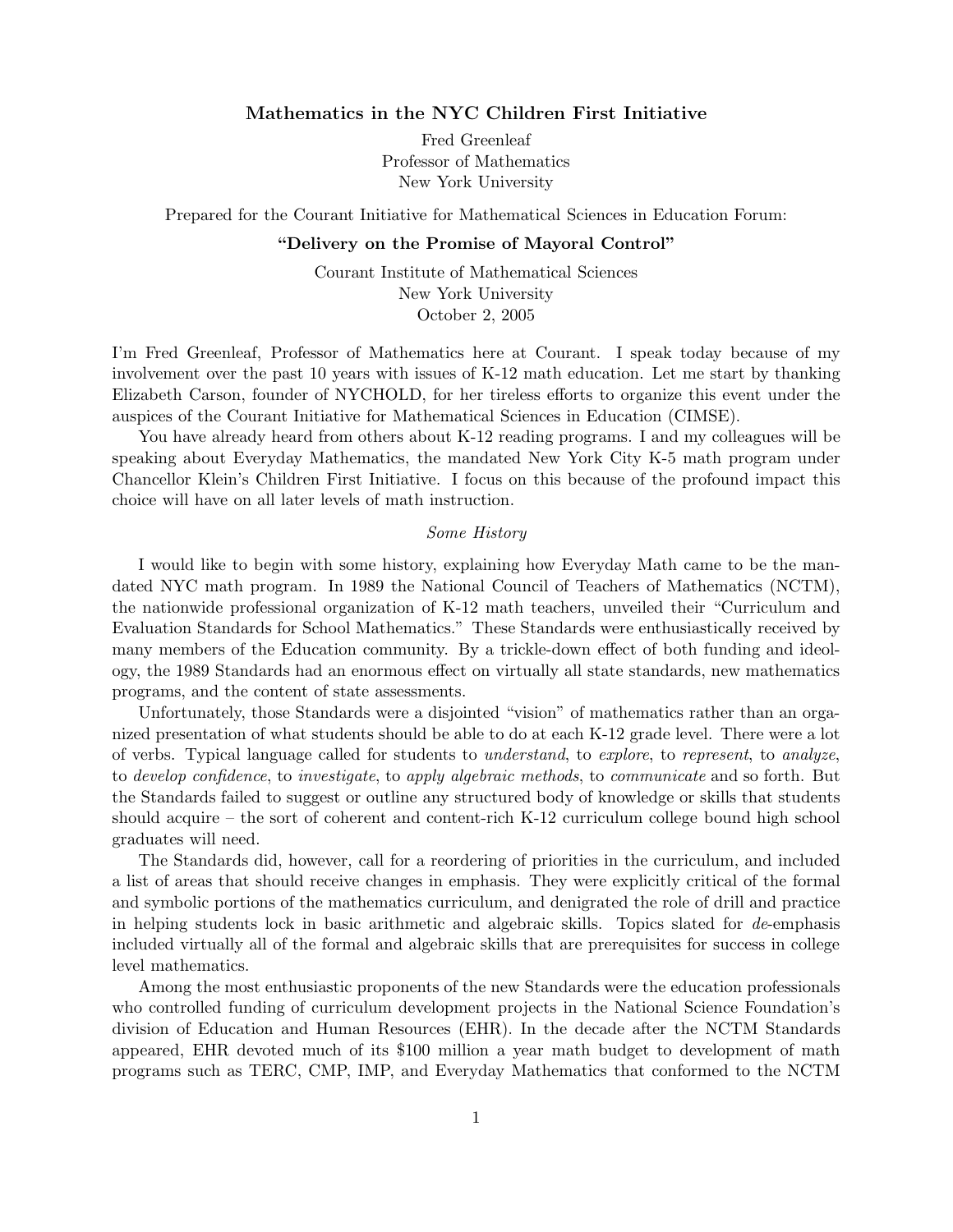vision. Later those funds were directed, through the EHR's Urban Systemic Initiative program, into multi-million dollar grants to school districts willing to adopt these programs in place of traditional math curricula.

Literature accompanying these programs loudly proclaimed that "extensive educational research" demonstrated their effectiveness and their superiority to traditional math curricula. Those claims were bogus from the start. Supporting research was often conducted by the very people who created the curricula being assessed – hardly impartial judges – and often employed grossly inadequate statistical protocols. In fact a National Research Council report issued this year, surveying more than 200 research articles supporting NCTM-based curricula, concluded that none offered valid justification for the claimed superiority of the new math curricula.

The NCTM Standards were grounded in an educational philosophy called "constructivism," two of whose tenets are

- The only way children can truly learn mathematics is to discover it for themselves, constructing their own knowledge via exploratory small group projects
- The role of the teacher is *not* to instruct, but rather to be the "guide" on the side" who encourages children in their explorations. "Direct instruction," in which "a teacher, in front of a class, instructs and passes knowledge on to students" is anathema to many constructivist educators.

All this emphasis on constructivist methods in the NCTM Standards, carried to remarkable extremes in some NCTM-based programs such as TERC and IMP, ignored the existence of a massive federal study, *Project Follow Through*. This surveyed 70,000 students in 180 schools during the period 1967-1976 (with follow up studies extending through 1996). This investigation revealed that "direct instruction" – a teacher, in front of a class, instructing students – was in every case superior to a variety of constructivist modes of instruction, both in reading and mathematics, for students at all economic levels.<sup>1</sup>

More history: In the early 1990s California, always in the avante-garde, was one of the first states to encourage widespread implementation of math programs based on the new Standards. About a decade later, it became the first state to decisively reject all of the existing NCTM-based programs, in response to a dramatic rise in the need for math remediation among California students entering California colleges, and plummeting California math scores on state and nationwide tests. The State created an entirely new set of K-12 math standards, this time with quite substantial input from college and university mathematicians.

For the crucial early grades K-8 these standards, updated in Year 2000, spell out the skills and math concepts students should achieve year-by-year. The California Standards are quite explicit, emphasize mastery of basic skills, prescribe a coherent progression of increasingly complex concepts to be mastered, and are illustrated by many concrete examples of what should be achieved at each grade level. My colleagues and I regard this document as the gold standard for planners of K-12 math curricula, and have often urged Board of Education (now Department of Education) curriculum planners to take a close look at this document, and at the whole dismal California experience with NCTM-based math programs.

 ${}^{1}$ A recent account of this study, its implications, and the response of the constructivist community can be found in an article sponsored by the Fordham Foundation Why Education Experts Resist Effective Practices ( And What it Would Take to Make Education More Like Medicine), by Douglas Carnine. It can be accessed on the www.nychold.com website, or at: www.edexcellence.net/library/carnine.html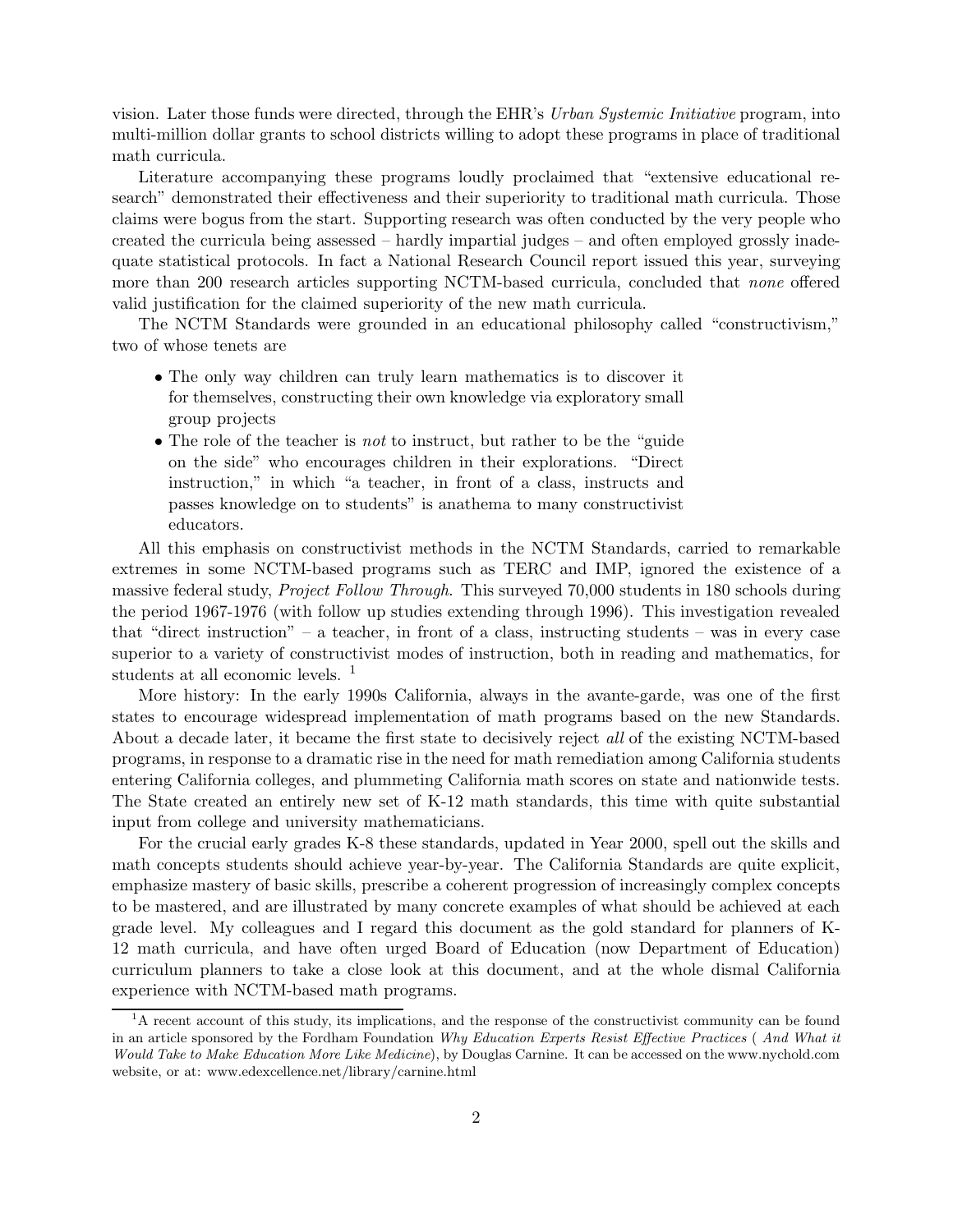If they did they would find that Everyday Math has twice been rejected by the State of California since the new California Standards were put in place. Everyday Math has been criticized (especially in its later grades 3-5) for the following:

- its failure to cover important topics specified in the California Standards,
- for its lack of any coherent textbook from which children could study (something that would enable parents to help their children with math)
- for its confusing adherence to a "spiraling approach" to instruction that repeatedly postpones mastery of essential skills. (In fact this program never makes clear when mastery of any particular basic skill is to be achieved.)
- for its extensive emphasis on teaching arcane alternatives to standard mathematical procedures.
- for its extensive and early use of calculators, starting in first grade, and its de-emphasis of basic paper-and-pencil computation. (Opponents, myself included, argue that children actually gain a lot of intuition by moving numbers around in their heads and on paper; this does not happen when one merely punches keys on a calculator.)
- for inadequate time-on-task practicing math skills that must become automatic by the time children reach middle school
- and finally, for the daunting complexity of the 950-odd page teacher's manual that accompanies each grade.

In all these respects the contrast between Everyday Math and texts that meet the California Standards is striking.

## How did NYC end up with Everyday Math?

So how is it that New York City chose Everyday Math? Former NYC schools Chancellor Tony Alvarado and his colleague Alan Bersin, an old friend of the Chancellor, were the first people Chancellor Klein turned to in deciding NYC curricular policy. At that time Bersin was superintendant of the San Diego school system and Alvarado was his senior advisor. When Bersin's team took office they imposed a whole-language oriented reading program and various math programs bearing the NCTM stamp of approval, including Everyday Math as the K-5 mathematics program in San Diego's "Focus Schools," populated by the District's most at-risk students. Shortly after he took office, Chancellor Klein made a special trip to San Diego to hear Bersin, Alvarado, their aides praise these programs. It is worth noting that Everyday Math and all the other constructivist programs were dropped by the San Diego system and replaced with a more traditional program, shortly after Alvarado departed two years ago amid a rising chorus of complaints by San Diego teachers and parents.

Alvarado played a key role in getting constructivist math programs adopted throughout the San Diego system, even though they failed to meet the California Standards. Given his influence with Chancellor Klein, who has since appointed him as a high-level advisor to the NYC Department of Education, it was hardly surprising that Chancellor Klein appointed Diana Lam as his Deputy Chancellor for Instruction and delegated to her responsibility for curricular matters. Before coming to NYC Lam was schools superintendant in San Antonio TX, and then Providence RI, where she imposed Everyday Math and TERC/CMP respectively, as the mandated math curricula. It is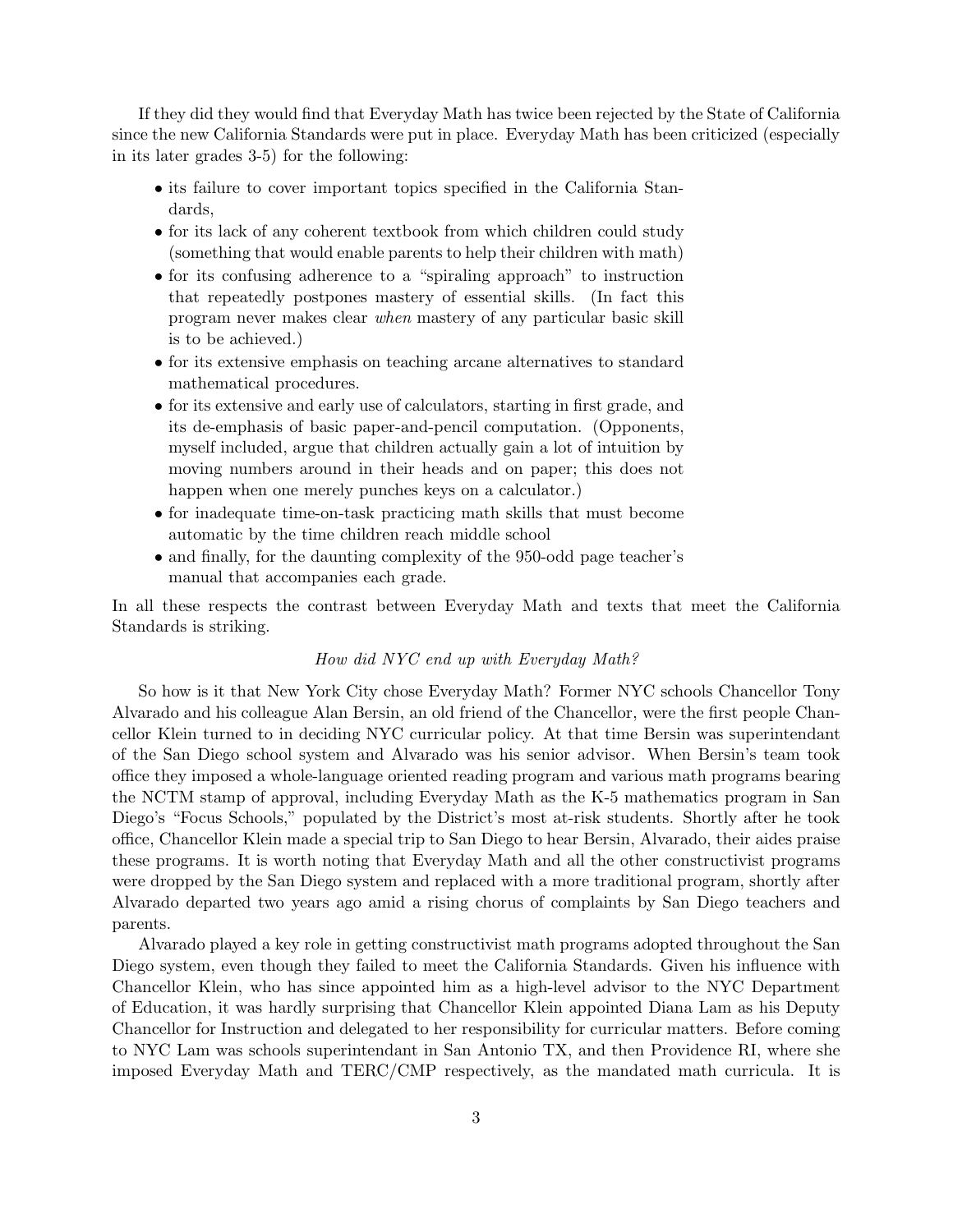especially noteworthy that San Antonio dropped Everyday Math shortly after Ms. Lam departed, following a secret ballot by the city's teachers, 80% of whom voted against it. Ms. Lam's programs in Providence fared little better after she left. When she departed, math scores in Providence were the lowest in the state.

Lam played a key role in the choice of Everyday Math for NYC. She headed the NYC working group that made all the curricular choices. Lam's group was unwilling to accept meaningful input from NYC math professionals, or even from the Math Chairs of the City University, who have an enormous stake in these issues because the majority of NYC high school graduates who go to college end up at City University.

The working group operated in complete secrecy. Lam and the DOE were unwilling to even reveal its membership until a FOIA action by Elizabeth Carson's NYCHOLD forced them to do so. That action revealed that the committee included no college level mathematicians; that no minutes of their deliberations on this important matter were recorded; and that no final report was issued explaining their actions. Everyday Math was imposed upon us by fiat by Diana Lam and her associates in the newly empowered NYC Department of Education.

### What is to be Done?

Ms. Lam has left the NYC educational scene but, alas, this flawed and much-rejected program is alive and well. We have mentioned the National Research Council report on the failings of education research supporting the NCTM-curricula. Even research studies conducted by proponents of NCTM-based programs (the recent ARC study)  $^2$  have only been able to report meager and uncertain results for Everyday Math. The inevitable question is:

# Is Everyday Math as effective as widely used traditional curricula that meet the K-5 California Standards?

I don't think the DOE every really considered that question, but in fact there is substantial evidence that Everyday Math and other constructivist programs do not fare well in such a comparison. I mention a recent study by Bill Hook and Wayne Bishop, comparing cohorts in California schools as they progressed from grades 1 to 5. <sup>3</sup> Performance in schools using NCTM-based math programs (mostly in San Diego and Los Angeles Unified School District, which had obtained a temporary waiver from the California math standards) was compared with that in other demographically matched schools throughout the state using programs compatible with the California Standards. Math performance was measured by the statewide SAT-9 exams given each year. The result: Schools using math programs compliant with the California Standards outperformed those using constructivist programs by stunning margins, across all demographic groups.

 $2<sup>2</sup>$ The recent ARC Center Tri-State Student Achievement Study, sponsored by an organization that has consistently championed NCTM-based curricula, examined the performance of students using three reform programs (Everyday Math, TERC, and Math Trailblazers), comparing it to that of students exposed to various more traditional programs. This study, involving about 100,000 students, reported an average score of 66.8% for students in the reform programs, compared to 65.0% for students in the comparison group. Aside from the fact that the effect of Everyday Math cannot be disaggregated from these data, and well defined reform programs (implemented with unspecified amounts of teacher training) were being compared with a hodgepodge of existing traditional programs, the gain from 65.0 to 66.8% is not very impressive. To put it concretely, on a test of 55 questions the average student in a reform program would have answered 37 correctly while students in the other programs got 36. The ARC report can be found on the ARC website: www.comap.com/elementary/projects/arc/aboutarc.htm

<sup>&</sup>lt;sup>3</sup>For details see Urban elementary schools in California show stunning improvement in SAT-9 test scores over initial four year period of new Math Standards, by Wayne Bishop and William Hook, to appear (preprint Jan 2004). A copy of this article is posted on the www.nychold.com website.